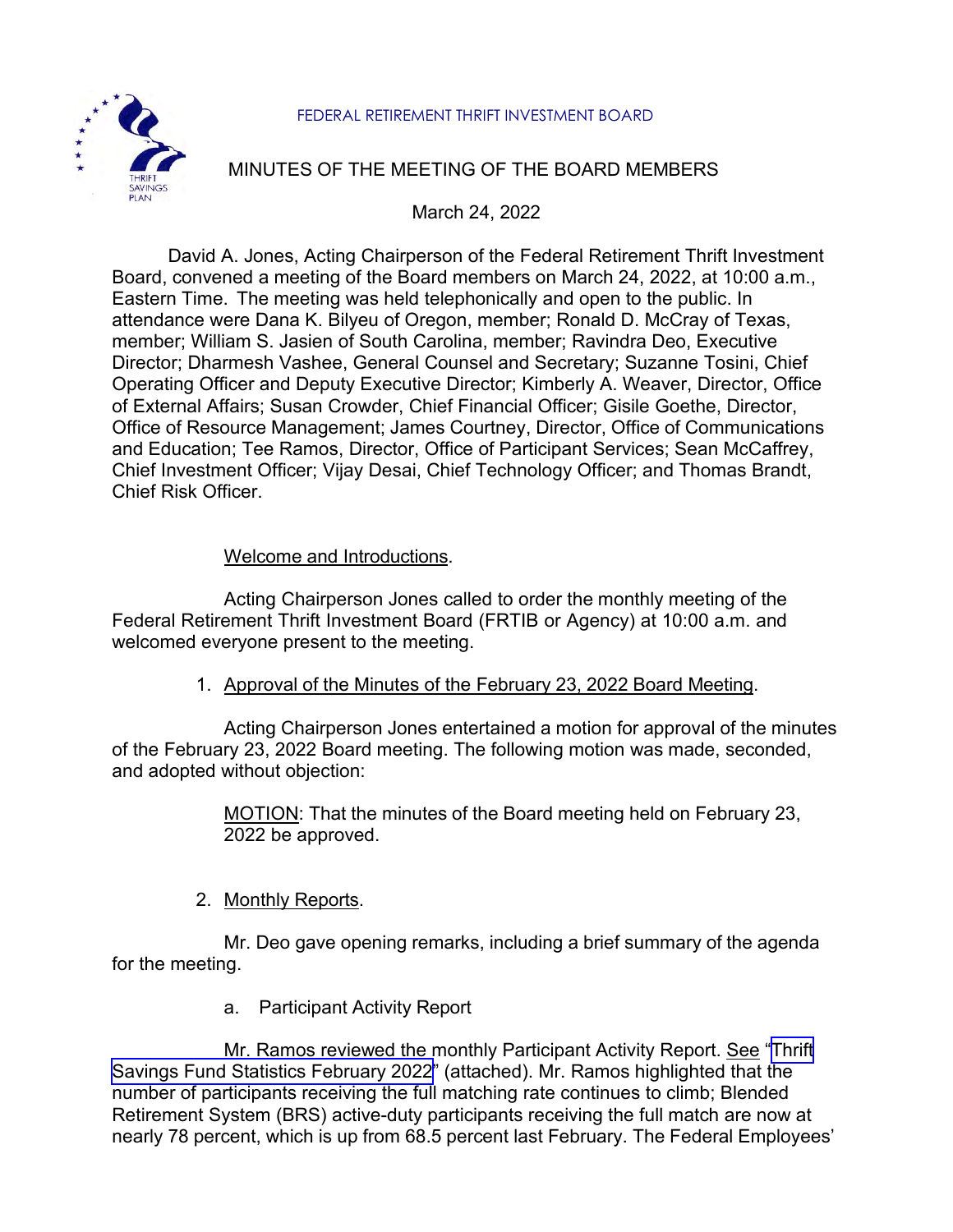Retirement System (FERS) participation rate has reached a new milestone of 95 percent, which is an increase from 94 percent last February. Uniformed Services participation is just over 81 percent, up from 77 percent at this time last year.

Finally, Mr. Ramos noted that the contact centers have been concentrating on staffing and recruitment efforts, and service levels have rebounded in the first few weeks of March.

#### b. Investment Performance

Mr. McCaffrey reviewed the monthly investment performance report. See ["February 2022 Performance Review –](https://www.frtib.gov/pdf/minutes/2022/Mar/MM-2022Mar-Att2.pdf) G, F, C, S, I, and L Funds" (attached). For the month of February, BlackRock's performance for the F Fund and S Fund exceeded their respective indices by five basis points each, primarily resulting from securities lending. Its performance for the C Fund was in line with the Large Cap Index. Its performance for the I Fund lagged the International Index by 84 basis points, primarily due to a fair value pricing event that occurred on the last trading day of January.

State Street's February performance for the F, C, and S Funds was in line with the Funds' respective indices for the month.

Higher-than-expected inflation reports led to speculation about how quickly the Federal Reserve might raise short-term interest rates. Geopolitical concerns, specifically Russia's invasion of Ukraine, generated even more uncertainty. Many investors sought safety for their assets as a result. Longer-term interest rates ended the month higher nonetheless, contributing to a loss for the F Fund. The C and I Funds declined while the S Fund was relatively flat. All the L Funds posted losses.

For the year to date, BlackRock's performance for the F Fund was ahead of the Fixed Income Index by 14 basis points, primarily due to a difference in the timing of pricing by BlackRock and by the index provider on December 31, 2021. Its performance for the C Fund was in line with the Large Cap Index. For the S Fund, BlackRock's performance exceeded the Small Mid Cap Index by seven basis points, primarily resulting from securities lending. Its performance for the I Fund was ahead of the International Index by six basis points, primarily due to fair value pricing.

State Street's year-to-date performance for the F and C Funds was in line with the Funds' respective indices. For the S Fund, State Street outperformed the Small Mid Cap Index by six basis points, primarily due to securities lending.

For the current month through Wednesday, March 23, the picture is mixed. The C Fund is ahead 1.99 percent. The S Fund is down 0.28 percent and the I Fund has lost 0.86 percent. The F Fund has a loss of 2.62 percent. The G Fund is ahead by 0.12 percent.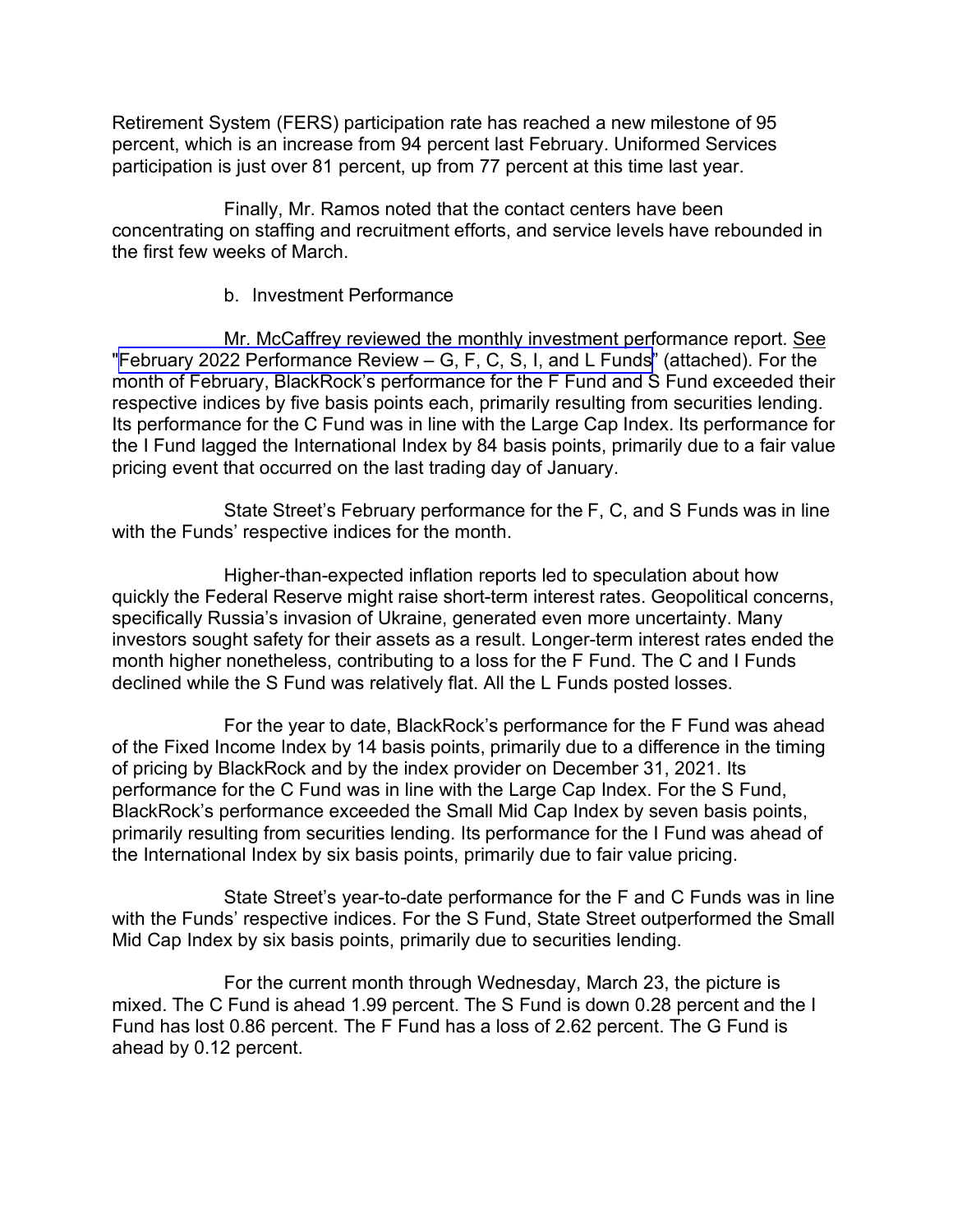Participation in the L Funds increased in February, primarily driven by automatic enrollment of new participants. Participants moved an approximate net 7.6 billion dollars into the G Fund. Mr. McCaffrey noted that only 2.22 percent of participants conducted an interfund transfer (IFT) in February and, thus, 97.78 percent of participants did not conduct an IFT. Through the first two months of 2022, 3.96 percent of participants have conducted an IFT.

Member Jasien asked how the multi-manager program is working and whether any operational challenges exist. Mr. McCaffrey stated that the Agency has been very pleased with the multi-manager program, and there have been no major operational challenges. The coordination between the two managers has more than met Agency expectations.

c. Legislative Report

Ms. Weaver provided several updates to the Board. The Senate Homeland Security and Governmental Affairs Committee held a hearing on the five nominees for the Board on March 10, 2022. Committee mark-up for these nominees is scheduled for March 30, 2022.

North Carolina Representative Ted Budd introduced a bill that would prohibit the Thrift Savings Plan (TSP) from investing in Russia; Ms. Weaver noted that none of the TSP Funds currently invest in Russia.

Ms. Weaver also provided an update on the Securing a Strong Retirement Act of 2021. This bill, known as the SECURE Act 2.0, is moving to a floor vote in the House of Representatives next week. It currently has two major provisions that will affect the TSP. The first provision is an increase in the required minimum distribution (RMD) age to 73. The RMD age would increase to 74 in 2029, and to 75 in 2032. The second provision requires that all catch-up contributions must be Roth contributions. The Agency has shared concerns about implementation dates to ensure that the Agency has time to plan and program for any required changes.

Member Jasien asked about the next steps for Board nominees after the mark-up in committee. Ms. Weaver stated that after mark-up and referral out of committee, the next step would be a floor vote before the full Senate.

# 3. Quarterly Vendor Risk Management Report.

Mr. Brandt reported that on a quarterly basis, the Office of Planning and Risk provides the Executive Director and Board members with a synopsis of its Vendor Risk Assessment for key vendors. See "Vendor [Risk Assessment Q4](https://www.frtib.gov/pdf/minutes/2022/Mar/MM-2022Mar-Att3.pdf) 2021" (attached). He reported that there is no indication that the vendors will not be able to fulfill their contractual obligations to the Agency.

4. Enterprise Risk Management Update.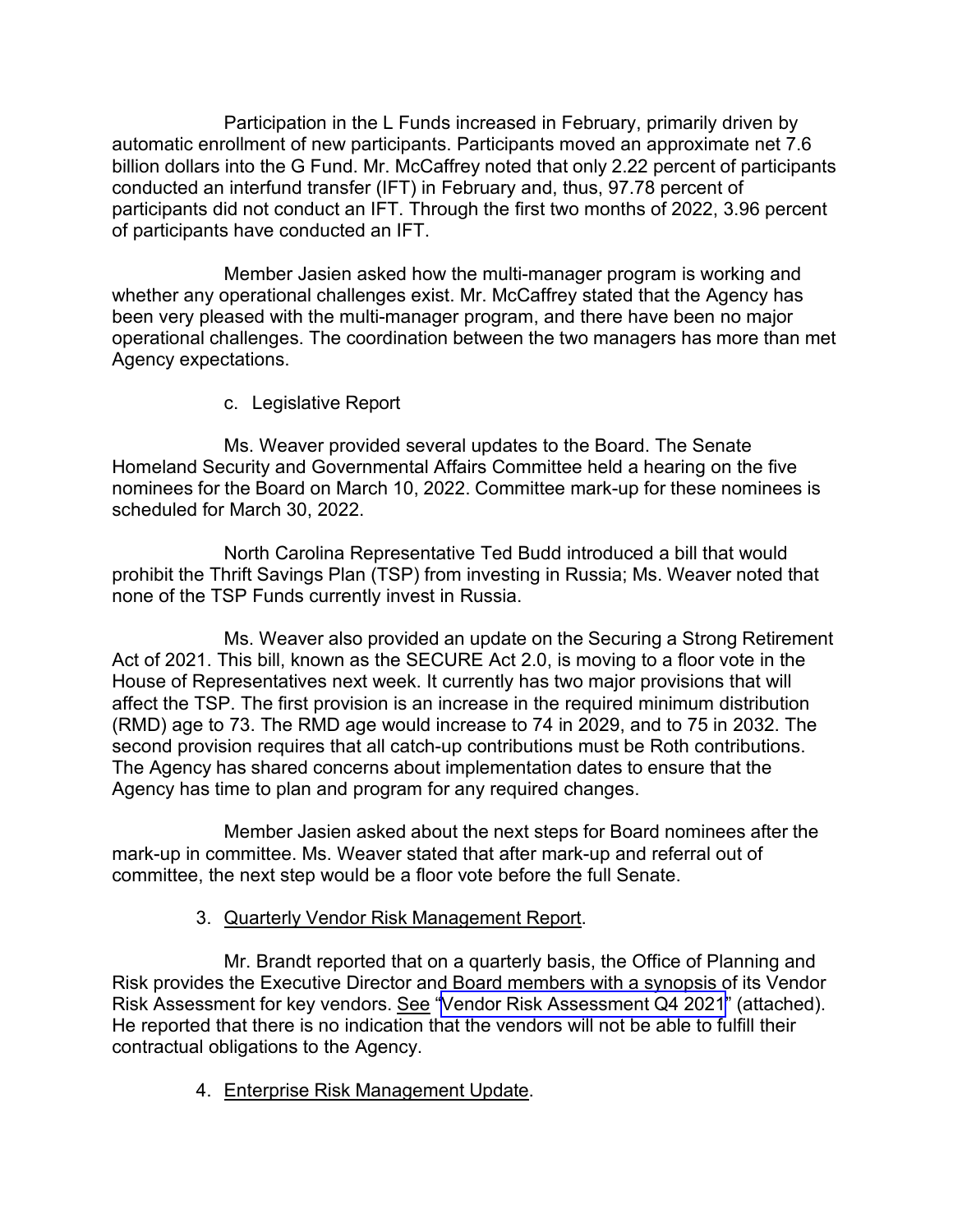Mr. Brandt provided the enterprise risk management update. See "[Enterprise Risk Management Update"](https://www.frtib.gov/pdf/minutes/2022/Mar/MM-2022Mar-Att4.pdf) (attached). Mr. Brandt reported that the severity of risks is decreasing. This year, the Agency identified 14 risks to track, with the addition of supply chain risk management to the 13 tracked last year. Nine of the risks are rated medium-high; four are rated medium; and one is rated medium-low. Risks rated medium-high require Risk Treatment Plans. Mr. Brandt highlighted work done relating to those medium-high risks: insider threat, information security, human capital management, TSP fraud, data privacy, acquisition planning, and Converge.

Mr. Brandt updated the Board on upcoming Enterprise Risk Management initiatives, including the implementation of an integrated risk management tool that will enable the Agency to integrate supply chain risk management with enterprise risk management, vendor risk management, fraud risk management, and cyber risk management in a manner consistent with both National Institute of Standards and Technology (NIST) and Office of Management and Budget (OMB) guidance.

Acting Chairperson Jones asked for additional details on the new risk management tool. Mr. Brandt replied that this tool allows the Agency to integrate several different processes as part of the same system. This new tool also automates processes that were previously performed manually. Mr. Brandt thinks that it will provide a more user-friendly experience for all parts of the organization in supporting risk assessment and risk management activities. Acting Chairperson Jones asked whether this tool is used widely in other government agencies, and Mr. Brandt noted that it is used within other organizations, but the Agency may be among the leading agencies in implementing and deploying a Governance, Risk, and Compliance (GRC) tool.

5. Internal Audit Update.

Ms. Barbara Holmes, Chief Audit Executive, provided the internal audit update. See "Internal [Audit Update"](https://www.frtib.gov/pdf/minutes/2022/Mar/MM-2022Mar-Att5.pdf) (attached). Ms. Holmes reviewed the status of the 2022 internal audit plan. Since she previously presented, two audit projects have been completed.

Ms. Holmes stated that there is a new Records Management File Plan review scheduled for this year that will cover all program offices. This is a precursor to a records management audit that will occur in 2023. This review should not take a significant amount of time from the program offices, and she will provide reports to the Board for each office. The audit began with a review of the Office of the Executive Director's shared drive file plan, and the auditors issued one Notification of Findings and Recommendations (NFR).

Ms. Holmes reported on the business continuity management audit, which included one suggestion for improvement and no NFRs.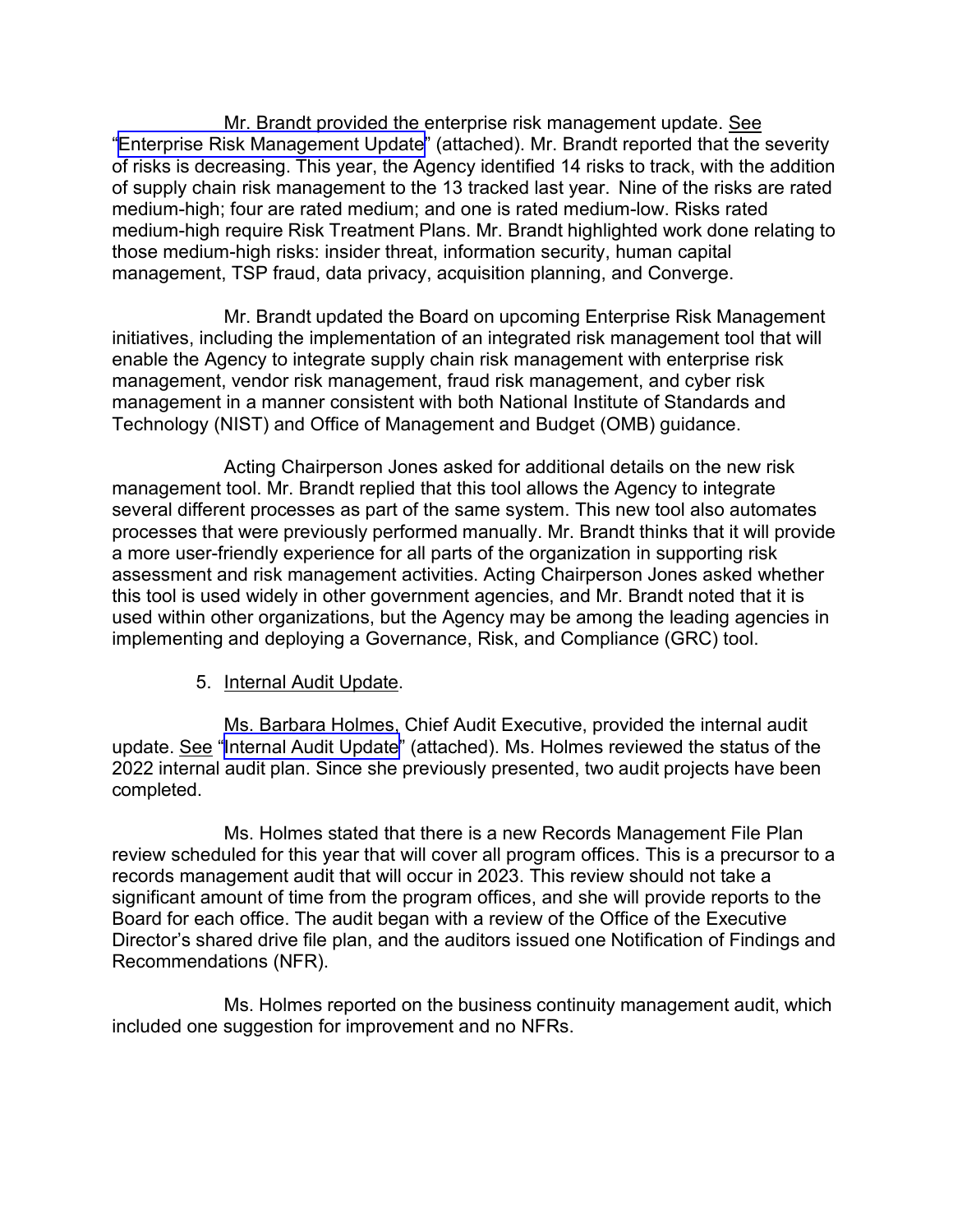Ms. Holmes provided an update on the status of internal open audit findings. Four of the five open findings from 2021 relate to the capital asset management audit and should be remediated by the third quarter of 2022.

Ms. Holmes concluded her presentation by stating that the Agency has executed the internal audit blanket purchase agreement and selected and onboarded the vendor to conduct 2022 performance audits. The Agency has also selected the vendor for the 2022 annual Federal Information Security Modernization Act (FISMA) audit and is currently onboarding those contractors.

#### 6. Converge Update.

Mr. Tanner Nohe, Converge Program Manager, provided an update on Converge. See ["Converge Update for March 2022"](https://www.frtib.gov/pdf/minutes/2022/Mar/MM-2022Mar-Att6.pdf) (attached). Mr. Nohe stated that FRTIB remains on track for all five functional areas: data and payroll office readiness, security, service readiness, platform, and participant communications.

Mr. Nohe provided an update on data and payroll office readiness, noting that the Agency was able to successfully transfer its final round of test data at the end of February. Payroll office readiness efforts remain on track, with 72 percent of interconnection security agreements signed; all agreements should be completed by the end of April. For payroll agencies with secure connections, the Converge program continues data testing while also conducting payroll portal training. Memorandums of Understanding have been signed for all 92 originally identified payroll offices; for agencies added after November, the Converge program is targeting end of March. For agencies that needed to be credentialed for the new payroll portal, 100 percent of authorizers have been identified, and 97 percent of agency users have been credentialed.

The Converge Program achieved a major program and security milestone with the approval and issuance of the Authority to Operate (ATO) granted at the end of February.

Mr. Nohe reported that the Converge team has finished user acceptance testing and completed results or remediations from those sessions at the end of February. Any remaining defects or enhancements are on schedule to be completed between now and early May. The Converge teams have started a performance assessment, which is the period of time when they test processes and functionality on an end-to-end basis.

Communications to participants have started, and the Converge Program has reached out multiple times through several channels around the "Get Excited" campaign. Over the next few weeks and into mid-April, a notice will also be sent out through mail and e-mail depending on available participant contact information.